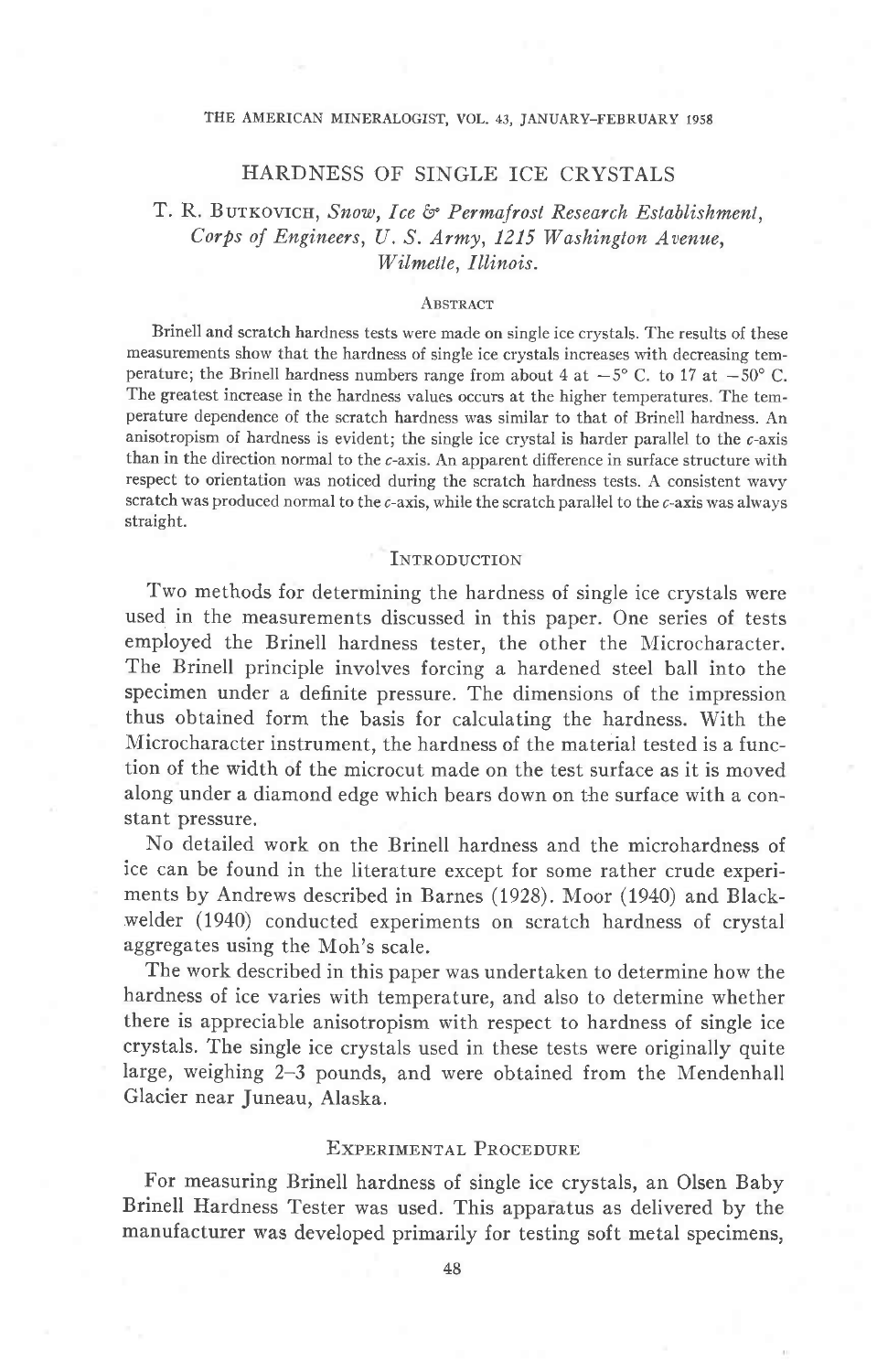which could not be satisfactorily tested by applying the standard Brinell loads under standard Brinell conditions. It operates on the Brinell principle but with light loads and a small ball penetrator. The machine comes equipped with a  $1/16$ -inch ball to be used with a load of 12.61 kg. The load is applied directly from dead weights to the ball stem. Preliminary tests with ice samples showed that this load caused excessive cracking of the ice, so that the machine had to be modified thus:  $(1)$  the 12:61 kg. Ioad was replaced by a platform on which difierent weights could be placed, and (2) the  $\frac{1}{16}$ -inch ball was replaced by a hardened  $\frac{1}{8}$ -inch ball. The weight of the ball stem plus platform was 570 g., which was added to the weights placed on the platform to give the total load applied.

The speed of loading, that is, the speed with which the indentor and the specimen approach each other immediately prior to contact, is quite important in order to get satisfactory and consistent readings. Bergsman (1948) states that the loading speed should be kept as constant as possible, and should be given with the hardness number. Therefore, the hardness tester was equipped with a 1800 rpm synchronous motor with suitable gear reductions to provide a loading speed of about 9 mm. per minute.

The test blocks of ice were cut from large single ice crystals into rectangular plates of approximately  $7 \times 4 \times 1$  cm, oriented so that the c-axis lay parallel to the large face of one plate and normal to the large face of the other. The ice plates were machined plane parallel, polished to a mirror finish on a piece of fine silk stretched across a hard surface, and mounted on a piece of plate glass by heating the glass and allowing the sample to melt slightly and then refreeze onto the glass.

After a series of indentations were made,oneof themostobviousphysical processes was the piling up of the material around the edge of the imprint. Since this would make the diameter of the penetration appear larger than it actually was, this ridge was polished off on silk before the diameter was measured.

All measurements of diameter were made with a filar micrometer mounted on a microscope with a 32 mm. objective. Temperature measurements were made with a copper-constantan thermocouple placed on the surface of the ice within a few millimeters of the ball penetrator. Temperature varied up to 0.25" C. in any one series of measurements.

Williams (1942) in his book on hardness measurement states that comparative Brinell hardness numbers should be used only as determined by a special table of numbers furnished with the machine. However, since the machine was modified for the purposes already stated, Brinell hardness numbers were computed from the standard Brinell formula:

$$
H = \frac{K}{\pi D/2(D - \sqrt{D^2 - d^2})}
$$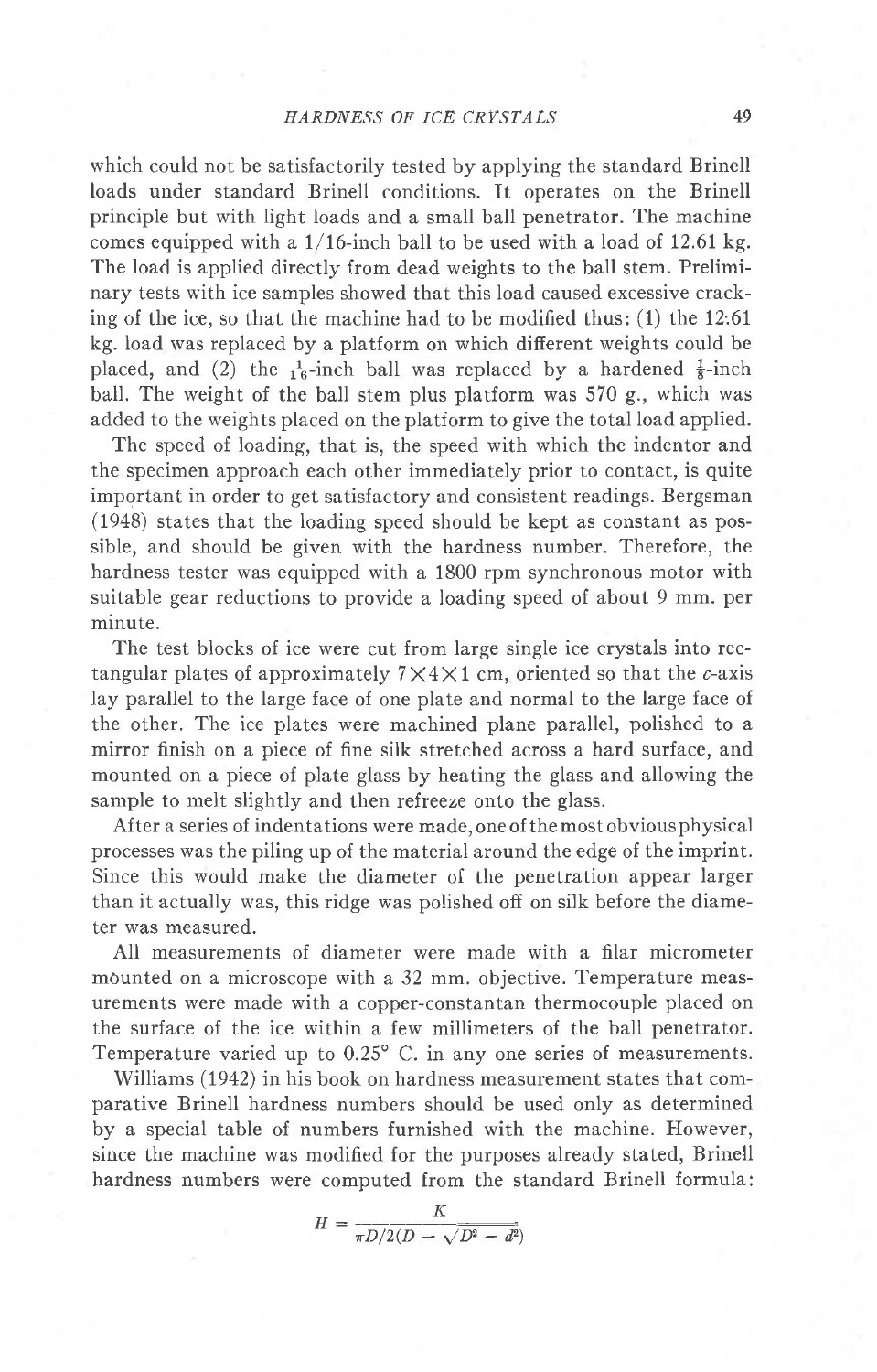where

- $H$  is the Brinell hardness number
- $K$  is the applied load in kilograms
- $D$  is the diameter of steel ball in mm.
- $d$  is the diameter of the impression in mm.

All the tests were conducted in cold rooms in which any temperature down to  $-55^{\circ}$  C. could be obtained. The actual temperatures were chosen arbitrarily, and enough points were obtained to be able to plot the curves shown in the data section.

The Microcharacter, manufactured by the Spencer Lens Company, was used to determine the microhardness of single ice crystals. A 9 g. weight was used during this series of tests. The formula developed for the instrument is:

$$
k = \frac{4 \times 10^4}{\lambda^2}
$$
 with the 9 g. weight

where

& is the microhardness number

 $\lambda$  is the width of the cut in microns

 $4 \times 10<sup>4</sup>$  is an arbitrary number.

The width of the microcut is given in microns and is measured with a filar micrometer eye-piece of the microscope.

Because the microcuts were made at temperatures as low as  $-50^{\circ}$  and it was necessary to measure the width of the line at a higher temperature  $(-5^{\circ}$  C.), there was considerable fogging due to condenstation on the ice specimens. This condensed vapor quickly obliterated the lines, making it impossible to measure them. Consequently, the following method was developed. The specimen was coated with liquid polystyrene, which was allowed to harden and then peeled off. The exact replicas of the microcuts were thus impressed on the coating. These replicas were then measured for the results obtained.

## $D<sub>ATA</sub>$

Because of the necessity of modifying the Baby Brinell Hardness Tester as described in the previous section, it was necessary to verify that the hardness values obtained, as calculated from the standard Brinell formula, are independent of ball diameter and load. The hardness values, within the limits of accuracy of the apparatus, are nearly identical for the  $\frac{1}{16}$ -inch ball and the  $\frac{1}{8}$ -inch ball. A slight general difference in hardness is probably due to the fact that the average temperature was 0.5' C. higher during the time the measurements were made with the  $\frac{1}{8}$ -inch ball.

5U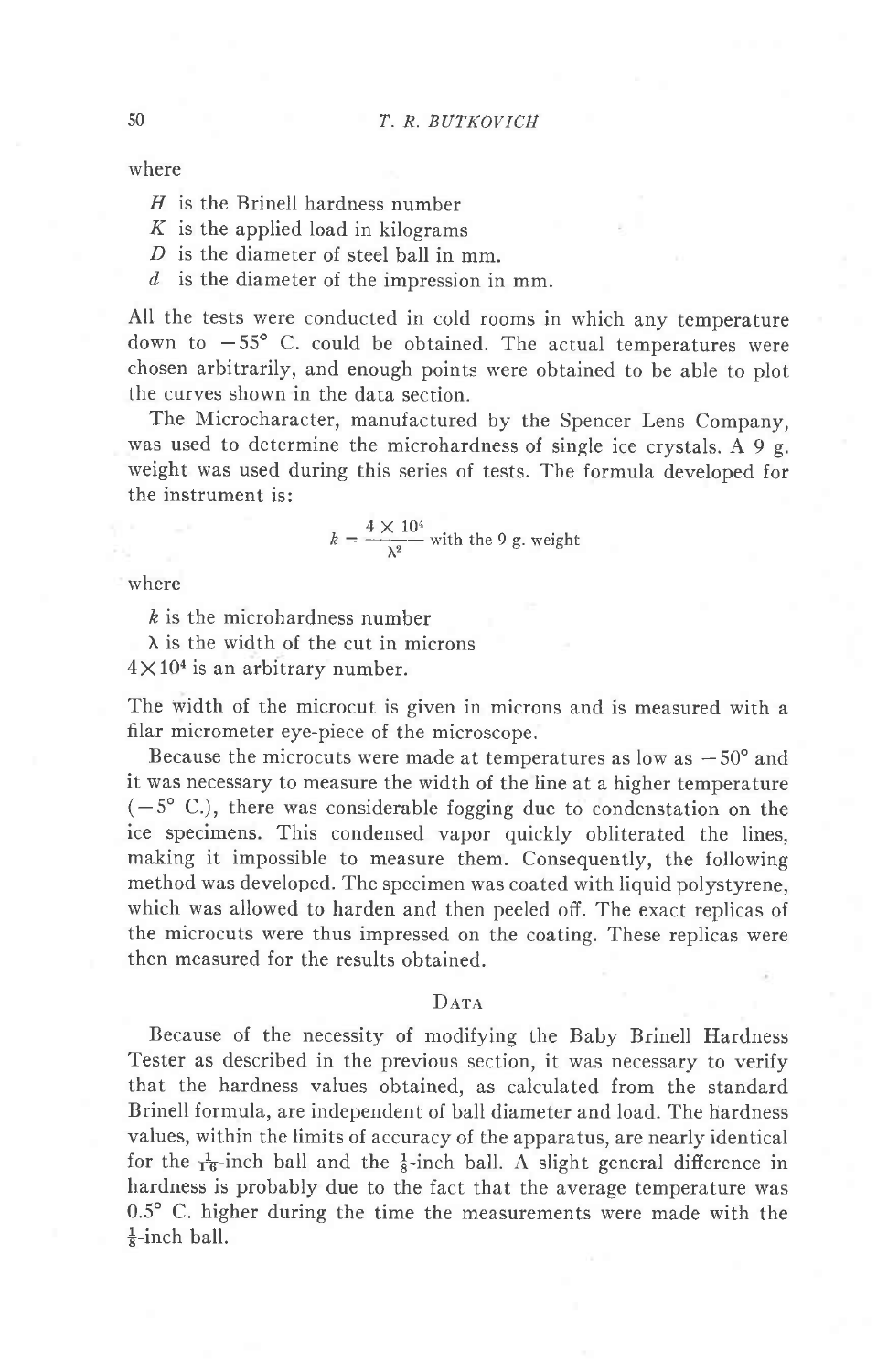Different loads were tried to determine how small a load was necessary to prevent cracking. It was found that a 2 kg. load placed on the platform could be used through the temperature range for the penetrations parallel to the c-axis, while it was necessary to reduce the load to 1 kg. for penetration normal to the c-axis at temperatures above  $-20^{\circ}$  C. Tests were run to check the independence of calculated Brinell hardness values in



FIG. 1. Brinell hardness of single ice crystals vs. temperature. Twelve second application of load. (Above) Normal to  $c$ -axis. (Below) Parallel to  $c$ -axis.

relation to the load. This showed that the hardness is independent of the Ioad within the limit of accuracy of the apparatus used.

After these preliminary tests were completed experiments were carried out over a temperature range of  $-5^{\circ}$  to  $-50^{\circ}$  C., with 10 impressions at each of six temperatures; and for times of full load applications of 1, 5, 10, 15, and 30 seconds. The load was applied manually. Analysis of the data obtained showed that the hardness is anisotropic in the two direc-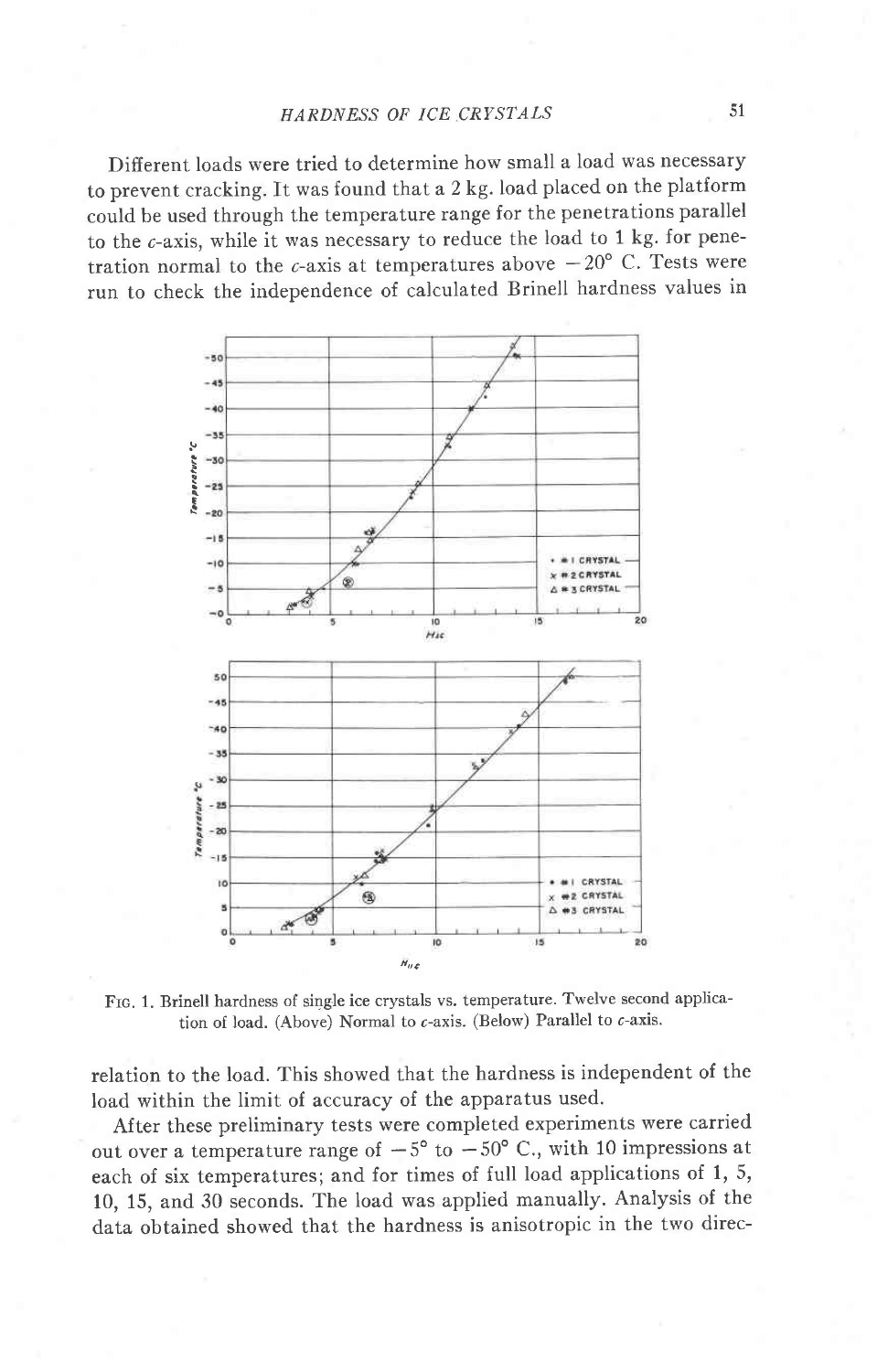tions, parallel and normal to the  $c$ -axis. The spread of hardness values was greatest at one-second application of load, as could be expected since this is where the error in measurement is greatest.

Investigation of the possible anisotropism of single ice crystals with respect to parallelism or normality to the secondary crystallographic axis  $(a$ -axes) was made. No difference in hardness was evident.

At this point during the tests, it was decided to mechanize the hardness tester so that a constant loading speed could be maintained, thereby reducing the spread of the hardness values obtained. Samples were cut



Frc. 2. Difference in Brinell hardness of single ice crystals parallel and normal to c-axis.

normal and parallel to the c-axis from three different single ice crystals. in order to be able to compare their hardness. It was found most convenient to use a 12 second application of load. Figure 1 shows the results of these trials, and Fig. 2 shows a definite anisotropism of hardness Upon examination of Fig. 1 it can be seen that there are two series of hardness values for temperatures above  $-20^{\circ}$ . The first series (circled) yielded values of hardness higher than expected. These points were rechecked to rule out a possibility of error in measurement. It was found that some unexplainable error appeared in the first series of measurements. These points were included in the graphs to show the magnitude of the errors.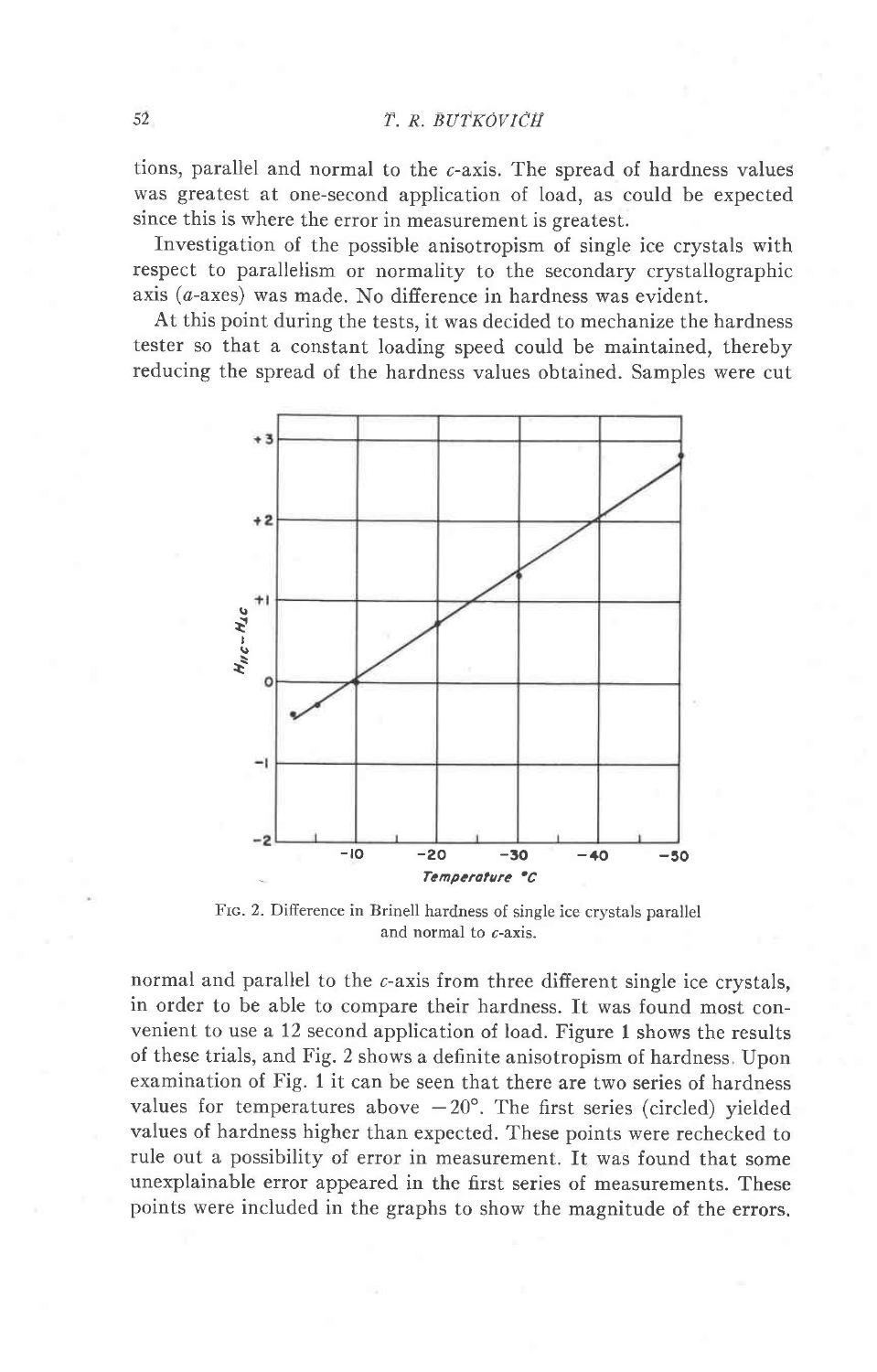## HARDNESS OF ICE CRYSTALS 53

Figure 2 shows that a crossover of the two curves for hardness normal and parallel to the c-axis probably exists at about  $-10^{\circ}$  C. This was also evident in the tests where the load was applied manually. This crossover may indicate that the crystal is harder normal to the main axis below this range and harder parallel to it above this range of temperatures.

Experiments were conducted to check the possible polarity of single ice crystals and the possibility of twinning. No polarity of the main axis was detected in the crystal used. The tests were performed in numerical order, as is shown in Fig. 3. After a series of measurements were made



Frc. 3. Order of tests to check possible polarity and twinning.

on surfaces I and 2, the crystal was planed off about 2 mm. on both sides to new surfaces 3 and 4, on which the next series of measurements were made, and so on.

### **SCRATCH HARDNESS**

The microhardness data were taken on two rectangular plates of approximately  $2.5 \times 2.5 \times 1$  cm. One of these plates had the  $\epsilon$ -axis oriented normal to its surface so that a scratch in any direction on this surface was normal to the axis. The other plate had the c-axis oriented parallel to the surface of the plate so that scratches at different angles to the c-axis could be made. Temperatures were chosen arbitrarily but included enough points to draw the curves on Figs. 4 and 5.

A peculiar phenomenon was noticed while measuring the scratches on the plate with the  $c$ -axis parallel to its surface. A photomicrograph (Fig. 6) shows that the scratches normal to the  $c$ -axis are wavy, while those parallel to the c-axis are quite straight. This phenomenon was particularly evident below  $-10^{\circ}$  C. No apparent mechanical reason for this could be detected, for exactly the same thing happened on several different trials.

In an attempt to observe this phenomenon, a rigidly mounted steel mending needle was substituted for the diamond. The ice specimen with the c-axis lying in the plane of the surface was drawn past the needle,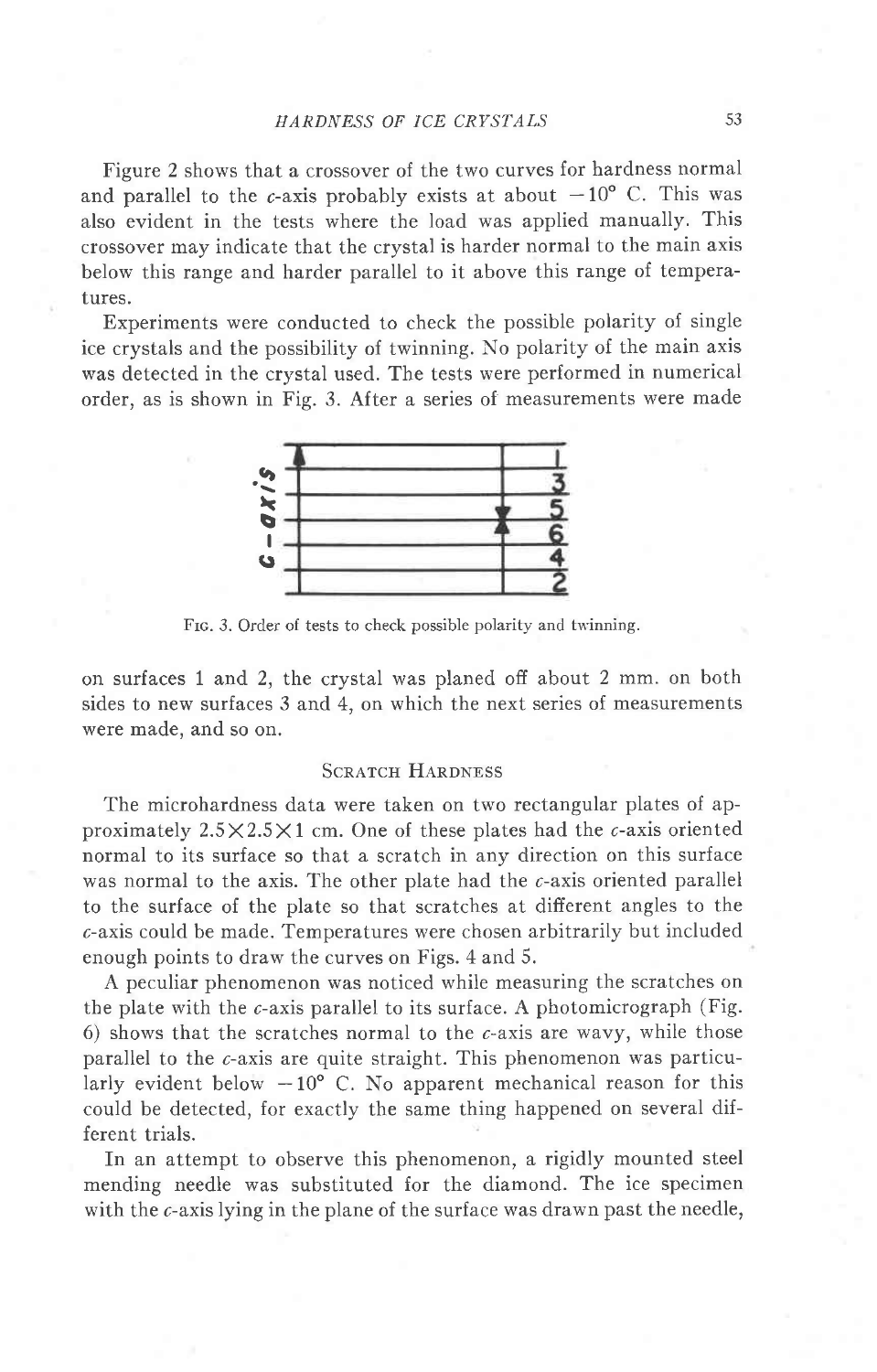## T. R. BUTKOVICH



FIG. 4. Microhardness of single ice crystals. (Above) c-axis normal to surface. (Below)  $c$ -axis parallel to surface.



FIG. 5. Microhardness of single ice crystals at various angles to  $c$ -axis.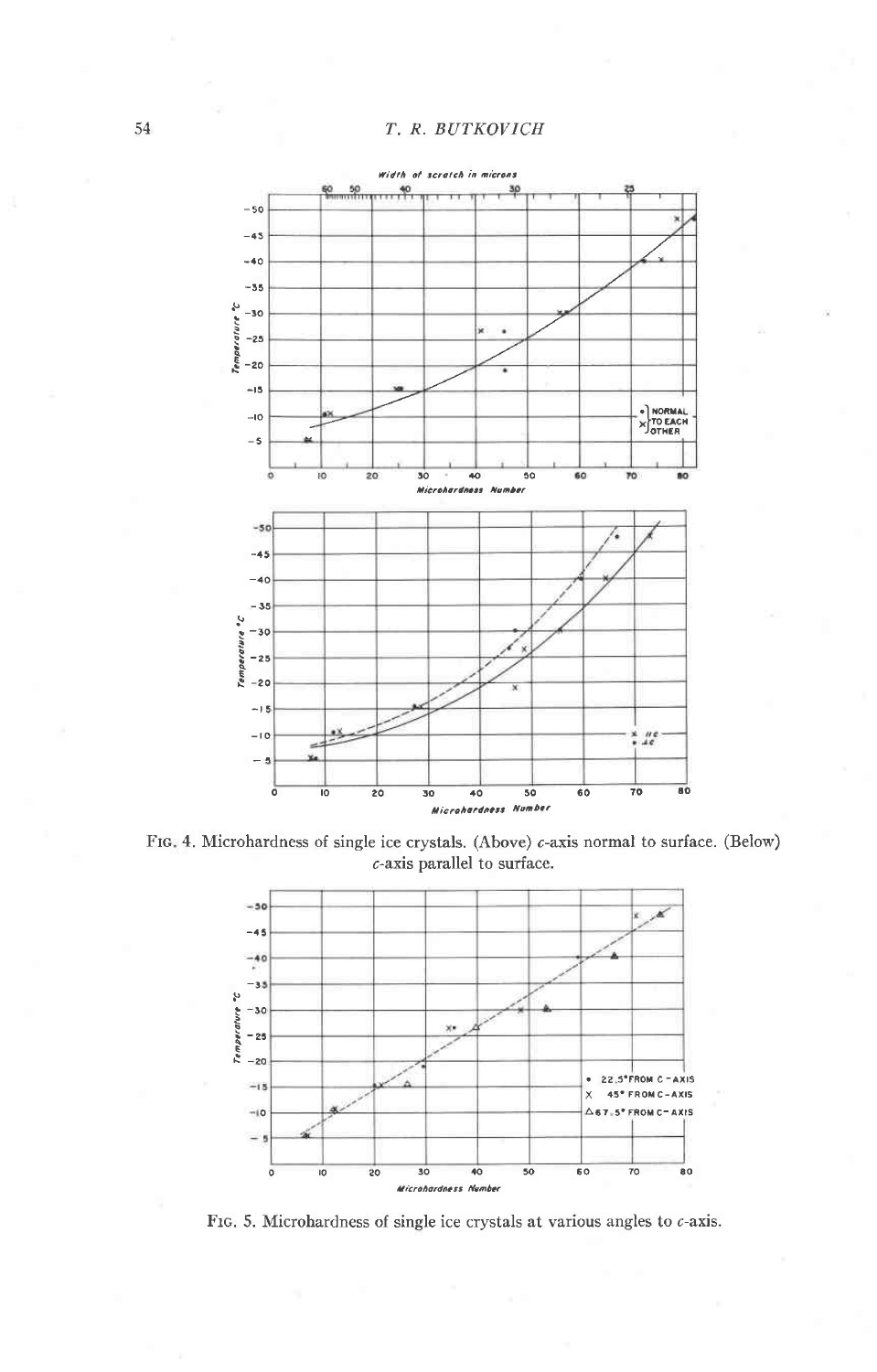

Fro. 6. Scratches made by microcharacter instrument on ice surface parallel and normal to c-axis,

first in the direction of the c-axis, then normal to this axis, leaving scratches on its surface. When these scratches were observed under the microscope, there was no evidence of the wavy line in either direction. However, all the scratches in these tests were quite irregular, leading to the conclusion that this was not a valid test.



FIG. 7. Difference in microhardness of single ice crystal parallel and normal to c-axis.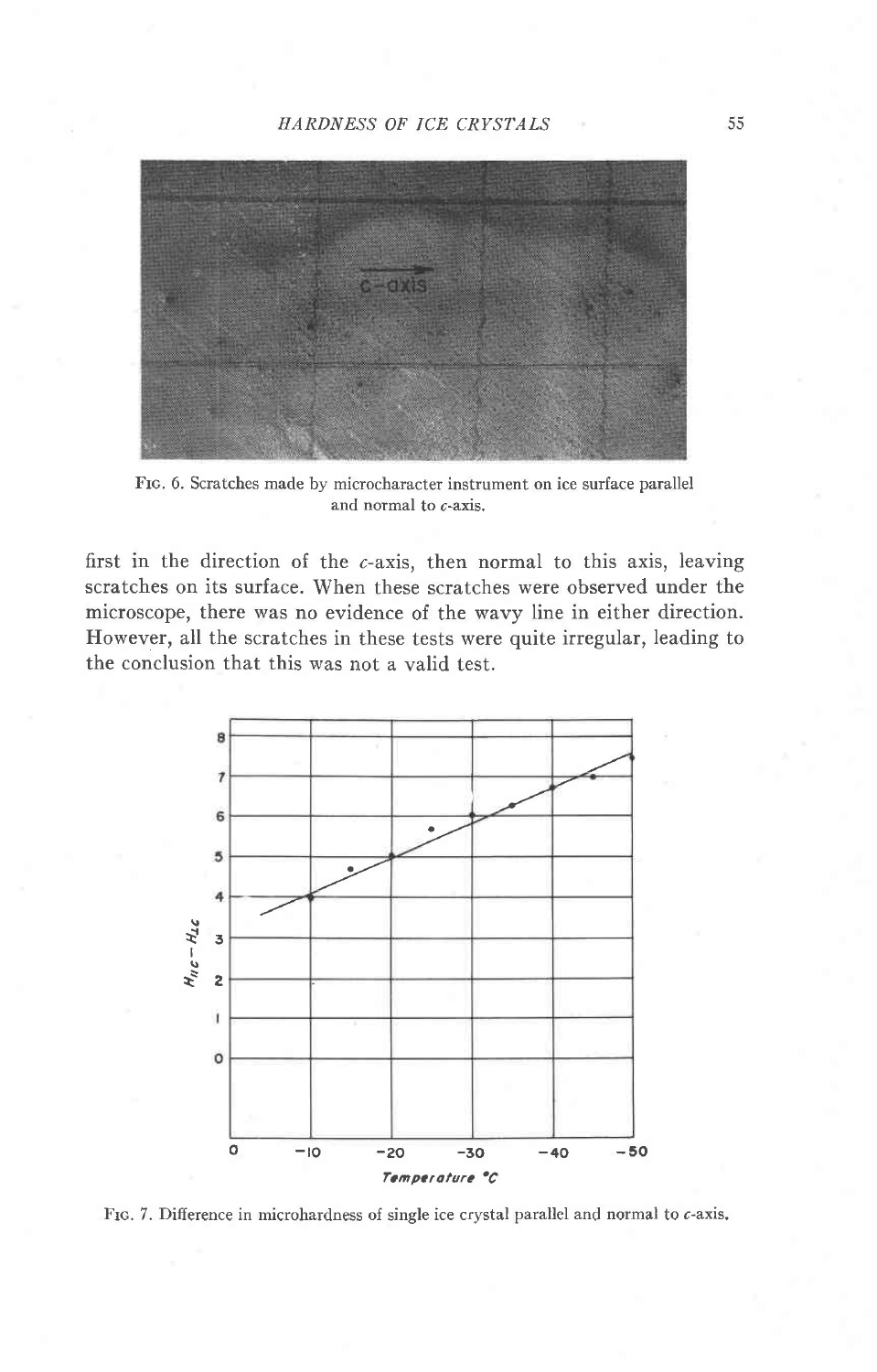## T. R. BUTKOVICH

## **DISCUSSION OF RESULTS**

Upon analysis of the data on Brinell and Microcharacter hardness of single ice crystals, the following conclusions were made:

(1) The hardness of ice increases with decreasing temperature. The Brinell hardness test is more reproducible and accurate than the scratch



FIG. 8. Empirical relationship between Brinell and micro-hardness numbers, parallel and normal to c-axis.

test for measuring the difference in hardness with temperature. The micro-hardness data become less accurate at higher hardness (lower temperature) because a fraction of a micron difference in width of the scratch becomes quite significant. A scale at the top of Fig. 4 gives the difference in hardness values for decreasing width of cut.



FIG. 9. Scratches made by microcharacter instrument on ice surface. Temperature  $-30^{\circ}$  C. Magnification 15.5 X.